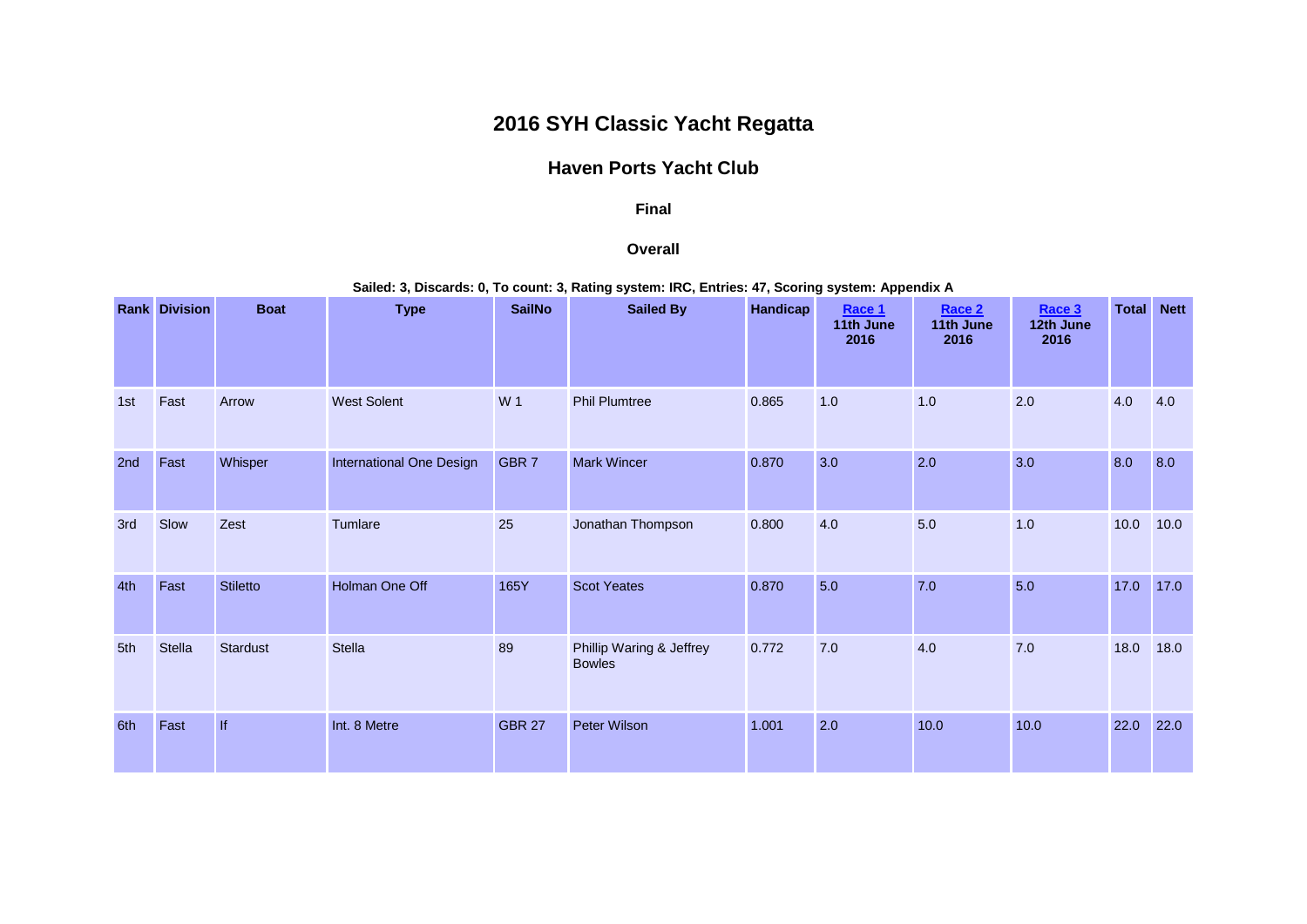| 7th              | Stella | Lodestar                | Stella                    | 64                  | Mark Montgomery-Smith            | 0.772 | 6.0  | 6.0  | 14.0 | 26.0 | 26.0   |
|------------------|--------|-------------------------|---------------------------|---------------------|----------------------------------|-------|------|------|------|------|--------|
| 8th              | Fast   | Vivacious               | West Solent OD            | <b>WB22</b>         | Ian Murdoch                      | 0.865 | 11.0 | 8.0  | 12.0 | 31.0 | $31.0$ |
| 9th              | Fast   | Flight of Ufford        | Spirit 52                 | <b>GBR</b><br>3598R | Sean McMillan                    | 1.087 | 15.0 | 13.0 | 4.0  | 32.0 | 32.0   |
| 10th             | Stella | Timoa                   | <b>Stella</b>             | 91                  | <b>Andrew Gilmour</b>            | 0.772 | 18.5 | 3.0  | 11.0 | 32.5 | 32.5   |
| 11th             | Fast   | <b>Golden Fleecce</b>   | S & S 41                  | <b>GBR</b><br>2000L | Michael Wheeler                  | 0.938 | 9.0  | 16.0 | 8.0  | 33.0 | 33.0   |
| 12th             | Fast   | Andraste                | <b>Bjarne Aas One Off</b> |                     | <b>Nick Dillon</b>               | 0.860 | 13.0 | 14.0 | 9.0  | 36.0 | 36.0   |
| 13 <sub>th</sub> | Stella | Lys of Slaughden Stella |                           | 96                  | John Sparks                      | 0.772 | 12.0 | 9.0  | 18.0 | 39.0 | 39.0   |
| 14th             | Stella | <b>L'Etoile</b>         | Stella                    | 109                 | Tim Wood                         | 0.772 | 26.0 | 11.0 | 6.0  | 43.0 | 43.0   |
| 15 <sub>th</sub> | Slow   | Lynx                    | <b>Half Tonner</b>        | K 5097              | Jane Mardell & Anthony<br>Meehan | 0.830 | 17.0 | 17.0 | 16.0 | 50.0 | 50.0   |
| 16th             | Fast   | Maida                   | International 6 Metre     | GBR <sub>1</sub>    | Jonathan Brech                   | 0.866 | 16.0 | 22.0 | 13.0 | 51.0 | 51.0   |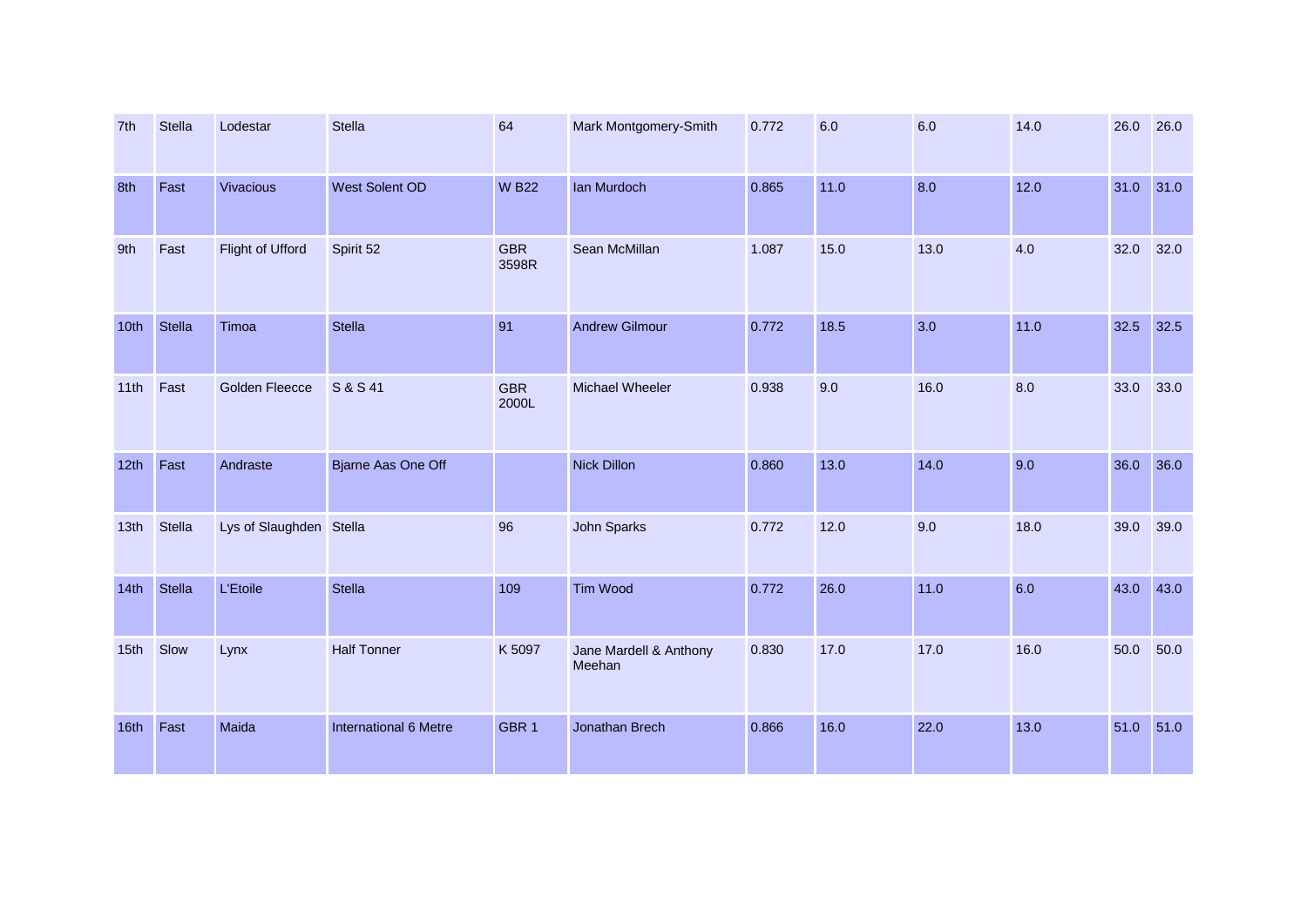| 17 <sub>th</sub> | <b>Stella</b> | Persephone      | <b>Stella</b>                            | $6\phantom{1}6$ | Roger Reid                       | 0.772 | 20.0 | 12.0 | 23.0 | 55.0 | 55.0 |
|------------------|---------------|-----------------|------------------------------------------|-----------------|----------------------------------|-------|------|------|------|------|------|
| 18th             | Fast          | Cereste         | Robert Clark Sloop                       | 523             | Jonathan Dyke                    | 0.940 | 14.0 | 20.0 | 21.0 | 55.0 | 55.0 |
| 19th             | Fast          | St Davids Light | Illingworth/Primrose Sloop               | <b>KB15</b>     | David Orton                      | 0.904 | 25.0 | 15.0 | 17.0 | 57.0 | 57.0 |
| 20th             | Fast          | Illiria         | S & S 40 Foot Sloop                      | 4803            | <b>Andrew Easdown</b>            | 0.918 | 8.0  | 26.0 | 26.0 | 60.0 | 60.0 |
| 21st             | Slow          | Alona           | East Anglian                             | 1180Y           | <b>Mark Trebilock</b>            | 0.785 | 22.0 | 19.0 | 19.0 | 60.0 | 60.0 |
| 22nd Slow        |               | Callisto        | <b>Guy Thompson One Off</b><br><b>BS</b> | <b>GBR 183</b>  | Dick Davidson & Andy Hines 0.809 |       | 23.0 | 24.0 | 15.0 | 62.0 | 62.0 |
| 23rd             | Slow          | Venya           | 40 Square Metre<br>Spissgatter           | NW 3 or 6       | <b>Rufus Gilday</b>              | 0.851 | 18.5 | 23.0 | 24.0 | 65.5 | 65.5 |
| 24th             | Slow          | Shaker          | Holman 34 Sloop                          | 157             | <b>Richard Shiel</b>             | 0.827 | 28.0 | 18.0 | 20.0 | 66.0 | 66.0 |
| 25 <sub>th</sub> | Slow          | Samurai         | One Ton Sloop                            |                 | Robert Alexander                 | 0.850 | 24.0 | 21.0 | 22.0 | 67.0 | 67.0 |
| 26th             | Slow          | Rhumba          | <b>Holman Sterling</b>                   | <b>ST 19</b>    | <b>Clive Church</b>              | 0.797 | 21.0 | 27.0 | 28.0 | 76.0 | 76.0 |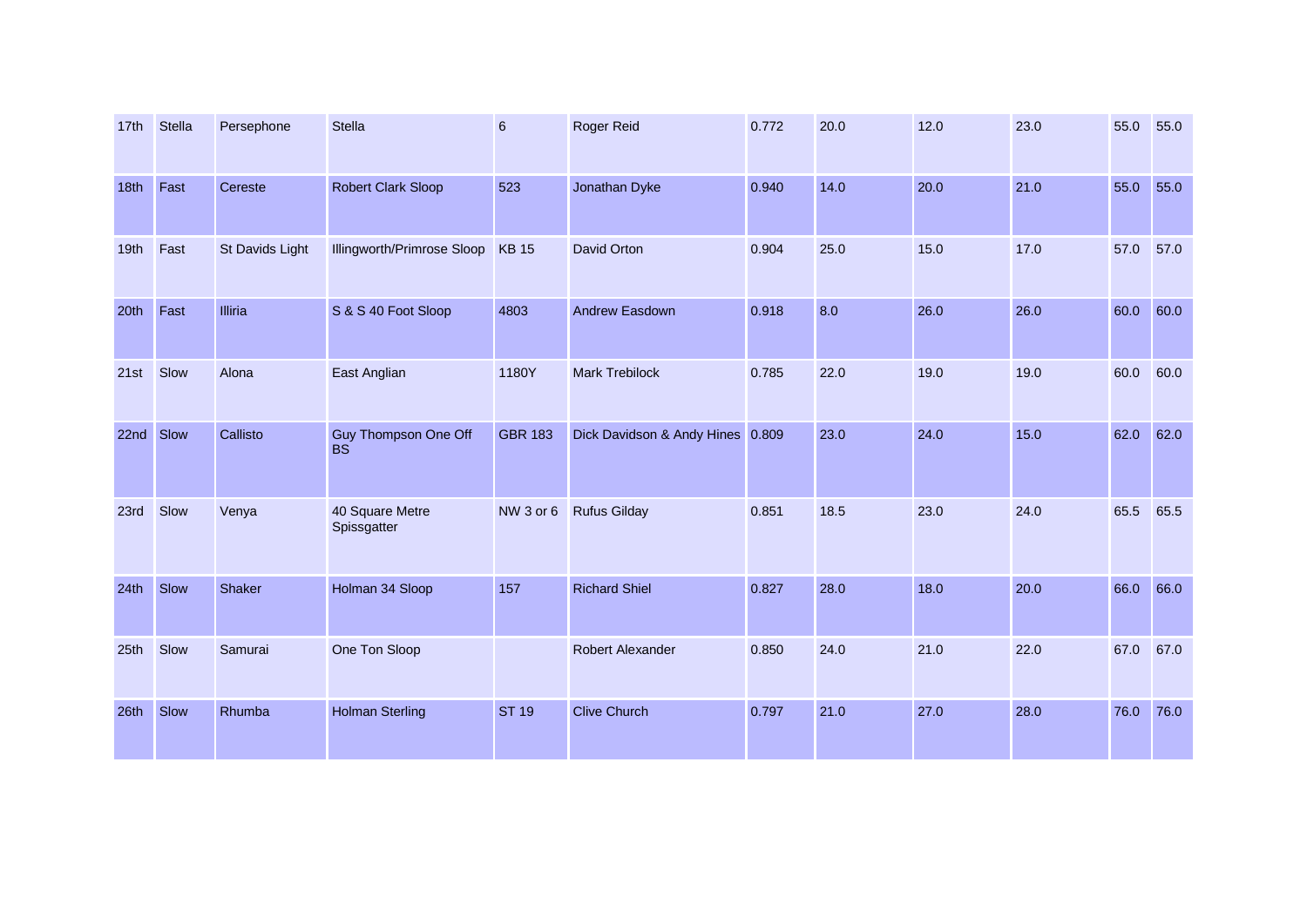| 27th      | <b>Stella</b> | Leonis of<br>Chatham | Stella                    | 27             | <b>Rolfe Kentish</b>    | 0.772 | 29.0     | 25.0     | 27.0     | 81.0        | 81.0 |
|-----------|---------------|----------------------|---------------------------|----------------|-------------------------|-------|----------|----------|----------|-------------|------|
| 28th      | Slow          | Malwen               | Solani Sloop              | $\sim$         | <b>Justin Miller</b>    | 0.750 | 31.0     | 31.0     | 25.0     | 87.0        | 87.0 |
| 29th      | Fast          | <b>Betty Alan</b>    | <b>Gaff Ketch</b>         | GBR 8T         | Ed Maggs                | 0.955 | 34.0     | 29.0     | 29.0     | 92.0        | 92.0 |
| 30th      | Fast          | Falcon               | International OD          | K <sub>6</sub> | Sir Michael Harrison    | 0.866 | 33.0     | 30.0     | 32.0 DNF | 95.0        | 95.0 |
| 31st      | Slow          | Lora                 | <b>Gaff Rigged Cutter</b> | 1485R          | <b>Robert Townshend</b> | 0.850 | 10.0     | 48.0 DNC | 48.0 DNC | 106.0 106.0 |      |
| 32nd Slow |               | <b>Bardu</b>         | <b>Gauntlet 8 Tons</b>    | 231            | <b>Peter Smith</b>      | 0.780 | 32.0     | 28.0     | 48.0 DNC | 108.0 108.0 |      |
| 33rd      | Slow          | <b>Cirrus</b>        | East Anglian Mk 1         | 140Y           | <b>Philip Hurst</b>     | 0.785 | 27.0     | 35.0 DNF | 48.0 DNC | 110.0 110.0 |      |
| 34th      | Slow          | Cantare              | <b>Bermudian Sloop</b>    | <b>ST 22</b>   | David & Helen Barnes    | 0.788 | 30.0     | 32.0     | 48.0 DNC | 110.0 110.0 |      |
| 35th      | Slow          | Leila                | <b>Gaff Cutter</b>        | 1190           | Leila Sailing Trust     | 0.780 | 37.0 DNF | 35.0 DNF | 48.0 DNC | 120.0 120.0 |      |
| 36th      | Slow          | <b>Grey Seal</b>     | <b>Gauntlet 12 Tonner</b> | 234            | Paul Nye                | 0.855 | 48.0 DNC | 48.0 DNC | 30.0     | 126.0 126.0 |      |
| 37th      | Slow          | Marelle              | Mcgreurs 8 Ton Sloop      | 335            | Martin & Louise Cooper  | 0.818 | 37.0 DNF | 48.0 DNC | 48.0 DNC | 133.0 133.0 |      |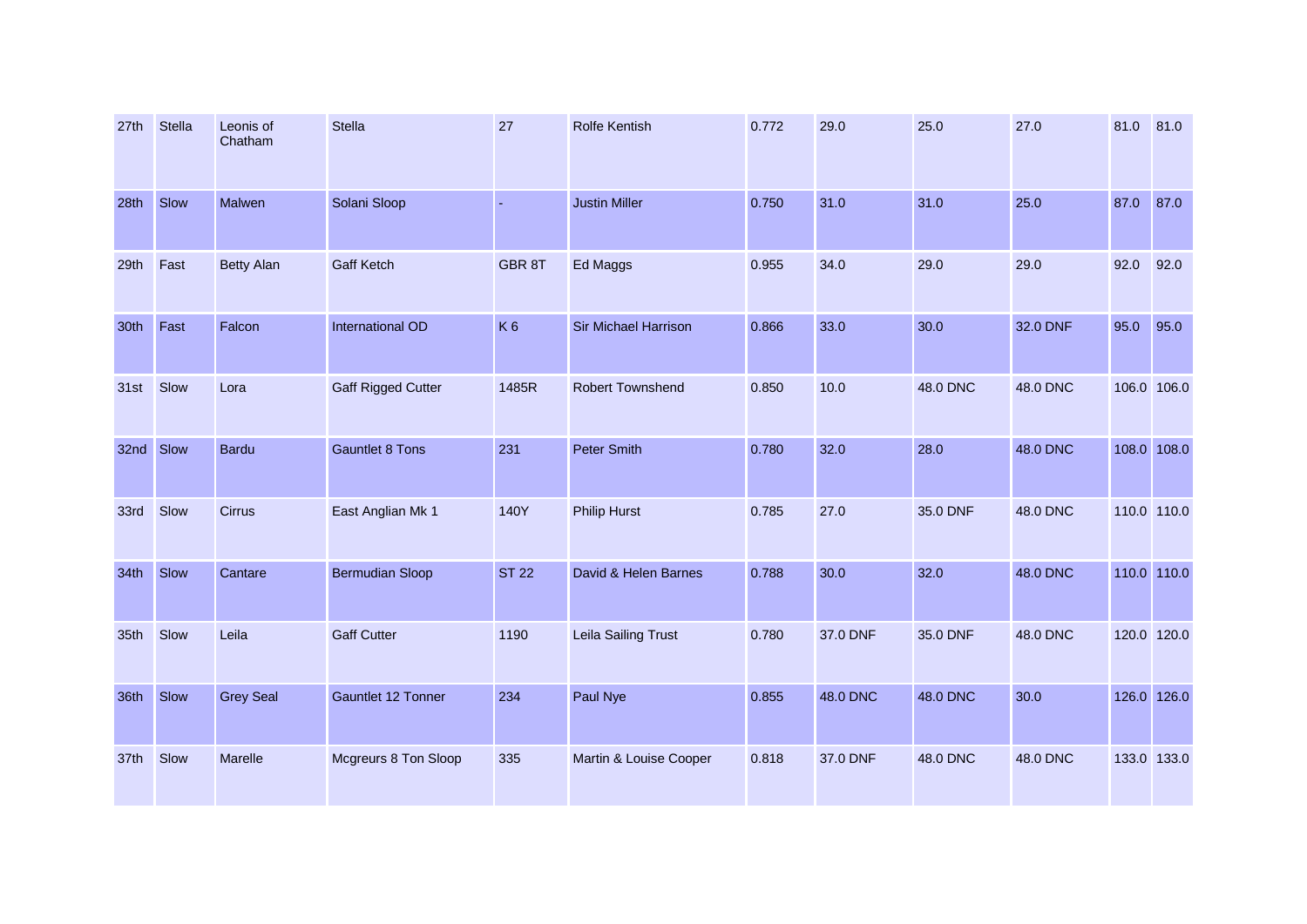| 38th | Slow   | <b>White Leveret</b> | <b>Bermudian Sloop</b>     | 1817            | <b>Richard Arundel</b> | 0.790 | 48.0 DNC | 48.0 DNC | 48.0 DNC | 144.0 144.0 |  |
|------|--------|----------------------|----------------------------|-----------------|------------------------|-------|----------|----------|----------|-------------|--|
| 38th | Fast   | Lady of Hamford      | <b>Buchanan Sloop</b>      | 1815            | David Butcher          | 0.860 | 48.0 DNC | 48.0 DNC | 48.0 DNC | 144.0 144.0 |  |
| 38th | Slow   | Shelia               | 6 Metre                    | <b>US4</b>      | <b>Daniel Tester</b>   | 0.851 | 48.0 DNC | 48.0 DNC | 48.0 DNC | 144.0 144.0 |  |
| 38th | Fast   | Fanfare of Essex     | <b>Holmann Sloop</b>       |                 | Jenny Mummery          | 1.000 | 48.0 DNC | 48.0 DNC | 48.0 DNC | 144.0 144.0 |  |
| 38th | Stella | Centaur              | Stella                     | 100             | Peter Dyson            | 0.772 | 48.0 DNC | 48.0 DNC | 48.0 DNC | 144.0 144.0 |  |
| 38th | Slow   | Fable                | <b>Gaff Cutter</b>         |                 | <b>Andrew Balfe</b>    | 0.765 | 48.0 DNC | 48.0 DNC | 48.0 DNC | 144.0 144.0 |  |
| 38th | Fast   | Gulvain              | <b>Laurent Giles Sloop</b> | <b>GBR 620R</b> | <b>Chris Mannion</b>   | 1.058 | 48.0 DNC | 48.0 DNC | 48.0 DNC | 144.0 144.0 |  |
| 38th | Stella | La Vie En Rose       | <b>Stella</b>              | $\overline{1}$  | <b>Peter Haldane</b>   | 0.772 | 48.0 DNC | 48.0 DNC | 48.0 DNC | 144.0 144.0 |  |
| 38th | Slow   | <b>Ngaire</b>        | Holman 34 Sloop            | K 2278          | <b>Garth Cooper</b>    | 0.827 | 48.0 DNC | 48.0 DNC | 48.0 DNC | 144.0 144.0 |  |
| 38th | Stella | Stella Lyra          | Stella                     | 75              | <b>Trevor Spero</b>    | 0.772 | 48.0 DNC | 48.0 DNC | 48.0 DNC | 144.0 144.0 |  |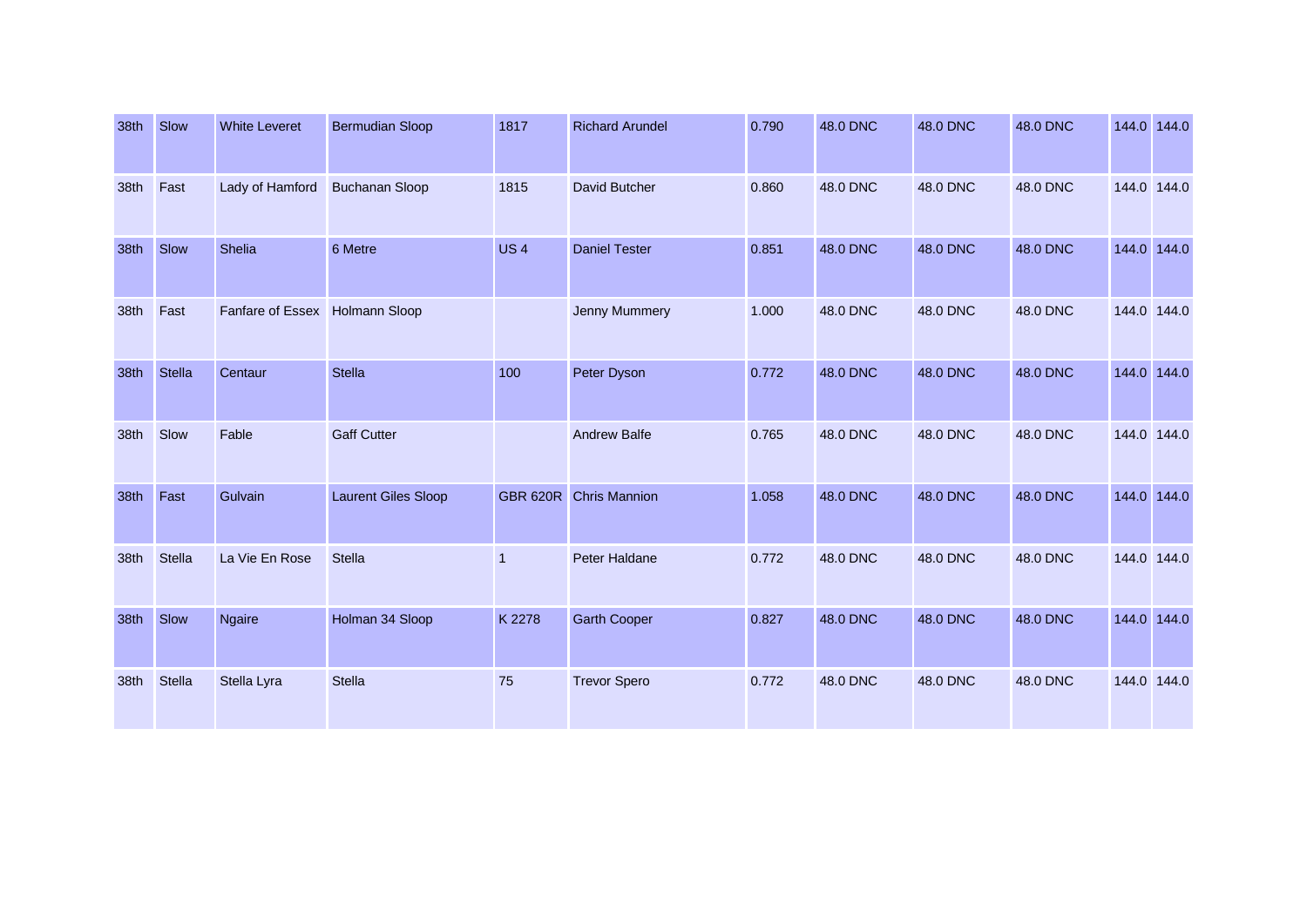**Race 1 - 11th June 2016**

|                | <b>Rank Division</b> | <b>Boat</b>           | <b>Type</b>              | <b>SailNo</b>    | <b>Sailed By</b>                | Handicap | <b>Finish</b>    | <b>Elapsed Corrected Points</b> |     |
|----------------|----------------------|-----------------------|--------------------------|------------------|---------------------------------|----------|------------------|---------------------------------|-----|
| $\overline{1}$ | Fast                 | Arrow                 | <b>West Solent</b>       | W 1              | <b>Phil Plumtree</b>            | 0.865    | 12:10:19 1:10:19 | 1:00:49                         | 1.0 |
| $\overline{2}$ | Fast                 | lf                    | Int. 8 Metre             | <b>GBR 27</b>    | Peter Wilson                    | 1.001    | 12:04:02 1:04:02 | 1:04:06                         | 2.0 |
| $\mathbf{3}$   | Fast                 | Whisper               | International One Design | GBR <sub>7</sub> | <b>Mark Wincer</b>              | 0.870    | 12:15:21 1:15:21 | 1:05:33                         | 3.0 |
| $\overline{4}$ | Slow                 | Zest                  | Tumlare                  | 25               | Jonathan Thompson               | 0.800    | 12:17:24 1:27:24 | 1:09:55                         | 4.0 |
| $\overline{5}$ | Fast                 | <b>Stiletto</b>       | Holman One Off           | 165Y             | <b>Scot Yeates</b>              | 0.870    | 12:24:38 1:24:38 | 1:13:38                         | 5.0 |
| 6              | <b>Stella</b>        | Lodestar              | Stella                   | 64               | Mark Montgomery-Smith           | 0.772    | 12:28:35 1:48:35 | 1:23:50                         | 6.0 |
| $\overline{7}$ | <b>Stella</b>        | <b>Stardust</b>       | <b>Stella</b>            | 89               | Phillip Waring & Jeffrey Bowles | 0.772    | 12:28:57 1:48:57 | 1:24:07                         | 7.0 |
| 8              | Fast                 | Illiria               | S & S 40 Foot Sloop      | 4803             | <b>Andrew Easdown</b>           | 0.918    | 12:32:56 1:32:56 | 1:25:19                         | 8.0 |
| 9              | Fast                 | <b>Golden Fleecce</b> | S & S 41                 | <b>GBR 2000L</b> | <b>Michael Wheeler</b>          | 0.938    | 12:30:58 1:30:58 | 1:25:20                         | 9.0 |

**Start: Start 1, Finishes: Place**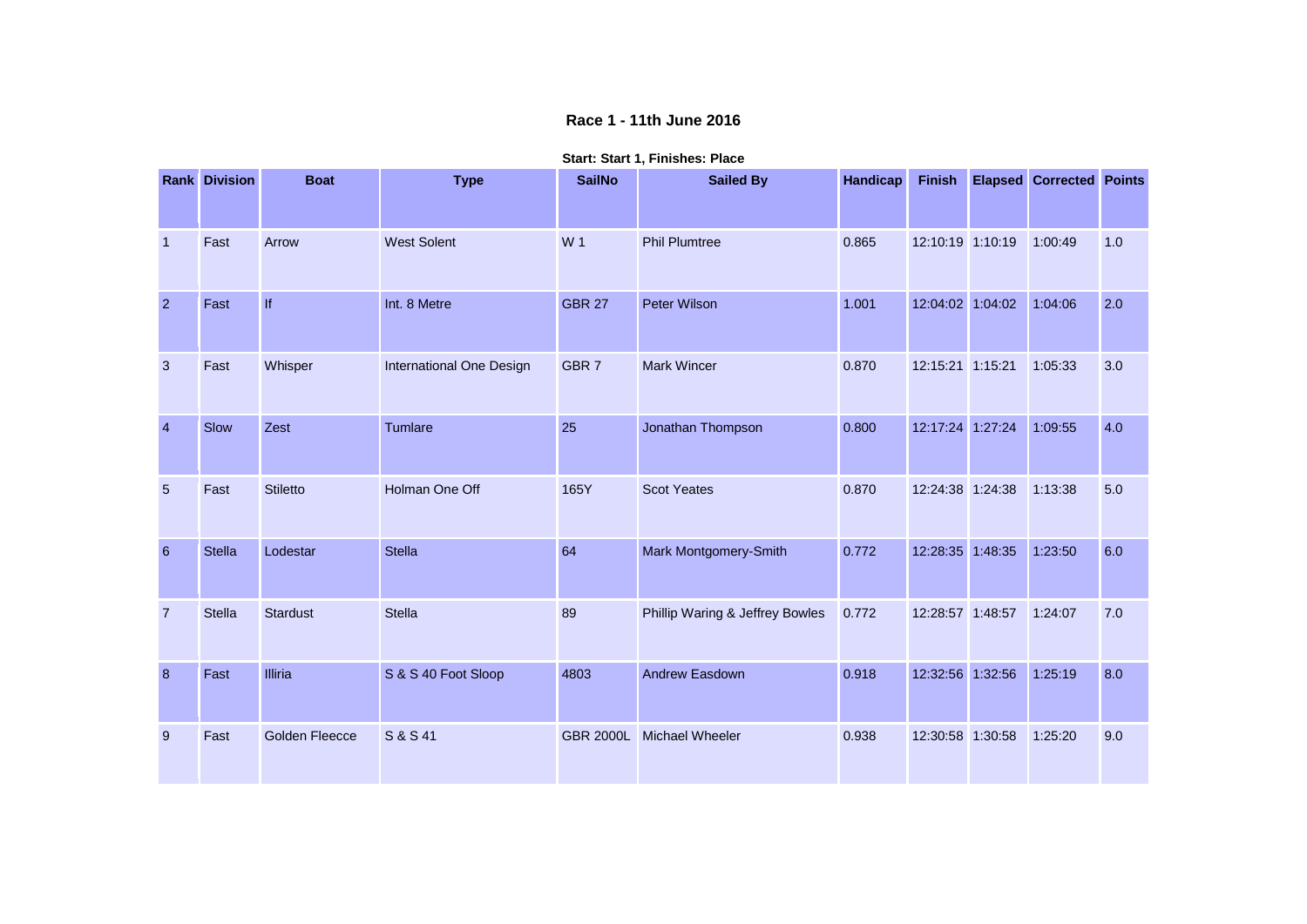| 10 | Slow          | Lora             | <b>Gaff Rigged Cutter</b>             | 1485R            | <b>Robert Townshend</b>             | 0.850 | 12:31:30 1:41:30 | 1:26:17 | 10.0 |
|----|---------------|------------------|---------------------------------------|------------------|-------------------------------------|-------|------------------|---------|------|
| 11 | Fast          | Vivacious        | West Solent OD                        | <b>W B22</b>     | Ian Murdoch                         | 0.865 | 12:39:57 1:39:57 | 1:26:27 | 11.0 |
| 12 | <b>Stella</b> | Lys of Slaughden | <b>Stella</b>                         | 96               | <b>John Sparks</b>                  | 0.772 | 12:32:33 1:52:33 | 1:26:53 | 12.0 |
| 13 | Fast          | Andraste         | Bjarne Aas One Off                    |                  | <b>Nick Dillon</b>                  | 0.860 | 12:42:44 1:42:44 | 1:28:21 | 13.0 |
| 14 | Fast          | Cereste          | <b>Robert Clark Sloop</b>             | 523              | Jonathan Dyke                       | 0.940 | 12:34:34 1:34:34 | 1:28:54 | 14.0 |
| 15 | Fast          | Flight of Ufford | Spirit 52                             |                  | GBR 3598R Sean McMillan             | 1.087 | 12:21:48 1:21:48 | 1:28:55 | 15.0 |
| 16 | Fast          | Maida            | International 6 Metre                 | GBR <sub>1</sub> | Jonathan Brech                      | 0.866 | 12:44:42 1:44:42 | 1:30:40 | 16.0 |
| 17 | Slow          | Lynx             | <b>Half Tonner</b>                    | K 5097           | Jane Mardell & Anthony Meehan 0.830 |       | 12:41:38 1:51:38 | 1:32:39 | 17.0 |
| 18 | <b>Stella</b> | Timoa            | <b>Stella</b>                         | 91               | <b>Andrew Gilmour</b>               | 0.772 | 12:40:39 2:00:39 | 1:33:09 | 18.5 |
| 18 | Slow          | Venya            | 40 Square Metre Spissgatter NW 3 or 6 |                  | <b>Rufus Gilday</b>                 | 0.851 | 12:39:28 1:49:28 | 1:33:09 | 18.5 |
| 20 | <b>Stella</b> | Persephone       | <b>Stella</b>                         | $6\phantom{1}$   | Roger Reid                          | 0.772 | 12:42:30 2:02:30 | 1:34:34 | 20.0 |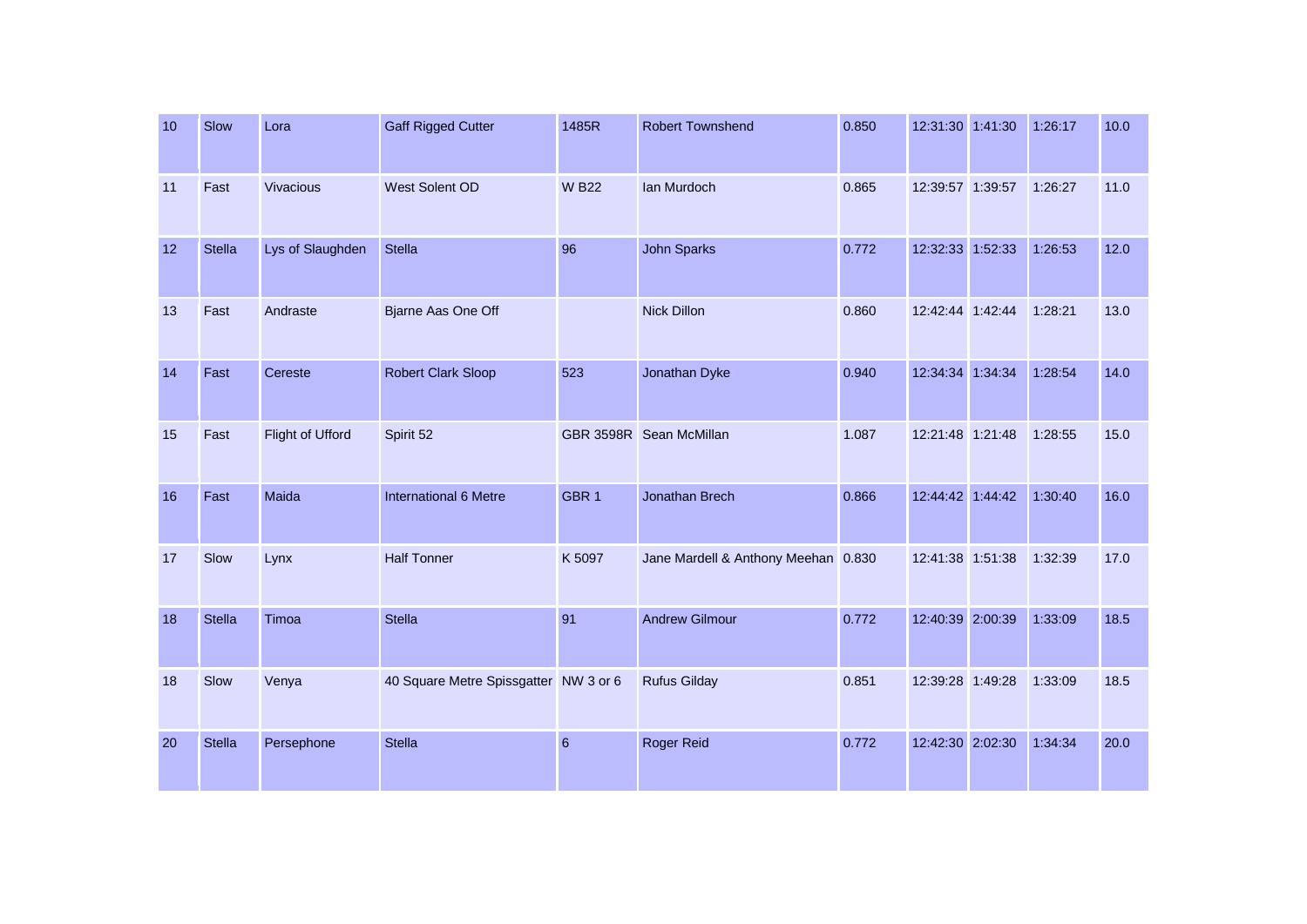| 21 | Slow          | Rhumba                   | <b>Holman Sterling</b>     | <b>ST 19</b>   | <b>Clive Church</b>        | 0.797 | 12:50:02 2:00:02 | 1:35:40 | 21.0 |
|----|---------------|--------------------------|----------------------------|----------------|----------------------------|-------|------------------|---------|------|
| 22 | Slow          | Alona                    | East Anglian               | 1180Y          | <b>Mark Trebilock</b>      | 0.785 | 12:52:44 2:02:44 | 1:36:21 | 22.0 |
| 23 | Slow          | Callisto                 | Guy Thompson One Off BS    | <b>GBR 183</b> | Dick Davidson & Andy Hines | 0.809 | 12:49:30 1:59:30 | 1:36:41 | 23.0 |
| 24 | Slow          | Samurai                  | One Ton Sloop              |                | <b>Robert Alexander</b>    | 0.850 | 12:44:20 1:54:20 | 1:37:11 | 24.0 |
| 25 | Fast          | St Davids Light          | Illingworth/Primrose Sloop | <b>KB15</b>    | David Orton                | 0.904 | 12:48:13 1:48:13 | 1:37:50 | 25.0 |
| 26 | <b>Stella</b> | L'Etoile                 | <b>Stella</b>              | 109            | <b>Tim Wood</b>            | 0.772 | 12:48:00 2:08:00 | 1:38:49 | 26.0 |
| 27 | Slow          | Cirrus                   | East Anglian Mk 1          | 140Y           | <b>Philip Hurst</b>        | 0.785 | 13:01:01 2:11:01 | 1:42:51 | 27.0 |
| 28 | Slow          | Shaker                   | Holman 34 Sloop            | 157            | <b>Richard Shiel</b>       | 0.827 | 12:57:42 2:07:42 | 1:45:36 | 28.0 |
| 29 | <b>Stella</b> | Leonis of Chatham Stella |                            | 27             | Rolfe Kentish              | 0.772 | 13:10:48 2:30:48 | 1:56:25 | 29.0 |
| 30 | Slow          | Cantare                  | <b>Bermudian Sloop</b>     | <b>ST 22</b>   | David & Helen Barnes       | 0.788 | 13:23:19 2:33:19 | 2:00:49 | 30.0 |
| 31 | Slow          | Malwen                   | Solani Sloop               | ÷,             | <b>Justin Miller</b>       | 0.750 | 13:37:50 2:47:50 | 2:05:53 | 31.0 |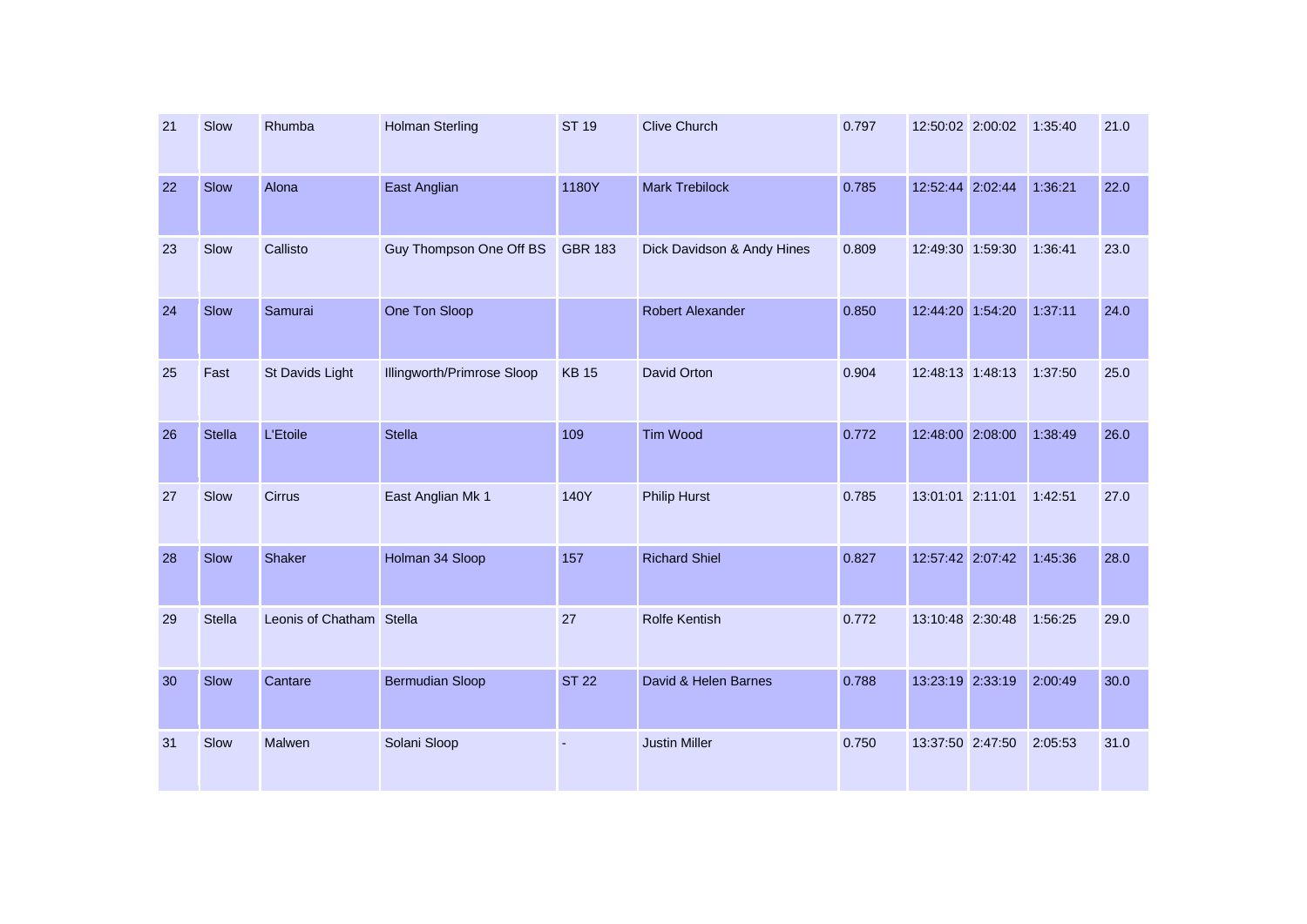| 32 | Slow | <b>Bardu</b>      | <b>Gauntlet 8 Tons</b>      | 231            | <b>Peter Smith</b>          | 0.780 | 13:33:20 2:43:20 |            | 2:07:24 | 32.0 |
|----|------|-------------------|-----------------------------|----------------|-----------------------------|-------|------------------|------------|---------|------|
| 33 | Fast | Falcon            | International OD            | K <sub>6</sub> | <b>Sir Michael Harrison</b> | 0.866 | 13:28:35 2:28:35 |            | 2:08:40 | 33.0 |
| 34 | Fast | <b>Betty Alan</b> | <b>Gaff Ketch</b>           | <b>GBR 8T</b>  | Ed Maggs                    | 0.955 | 13:20:24 2:20:24 |            | 2:14:05 | 34.0 |
| 35 | Slow | Leila             | <b>Gaff Cutter</b>          | 1190           | Leila Sailing Trust         | 0.780 |                  | <b>DNF</b> |         | 37.0 |
| 35 | Slow | <b>Marelle</b>    | <b>Mcgreurs 8 Ton Sloop</b> | 335            | Martin & Louise Cooper      | 0.818 |                  | <b>DNF</b> |         | 37.0 |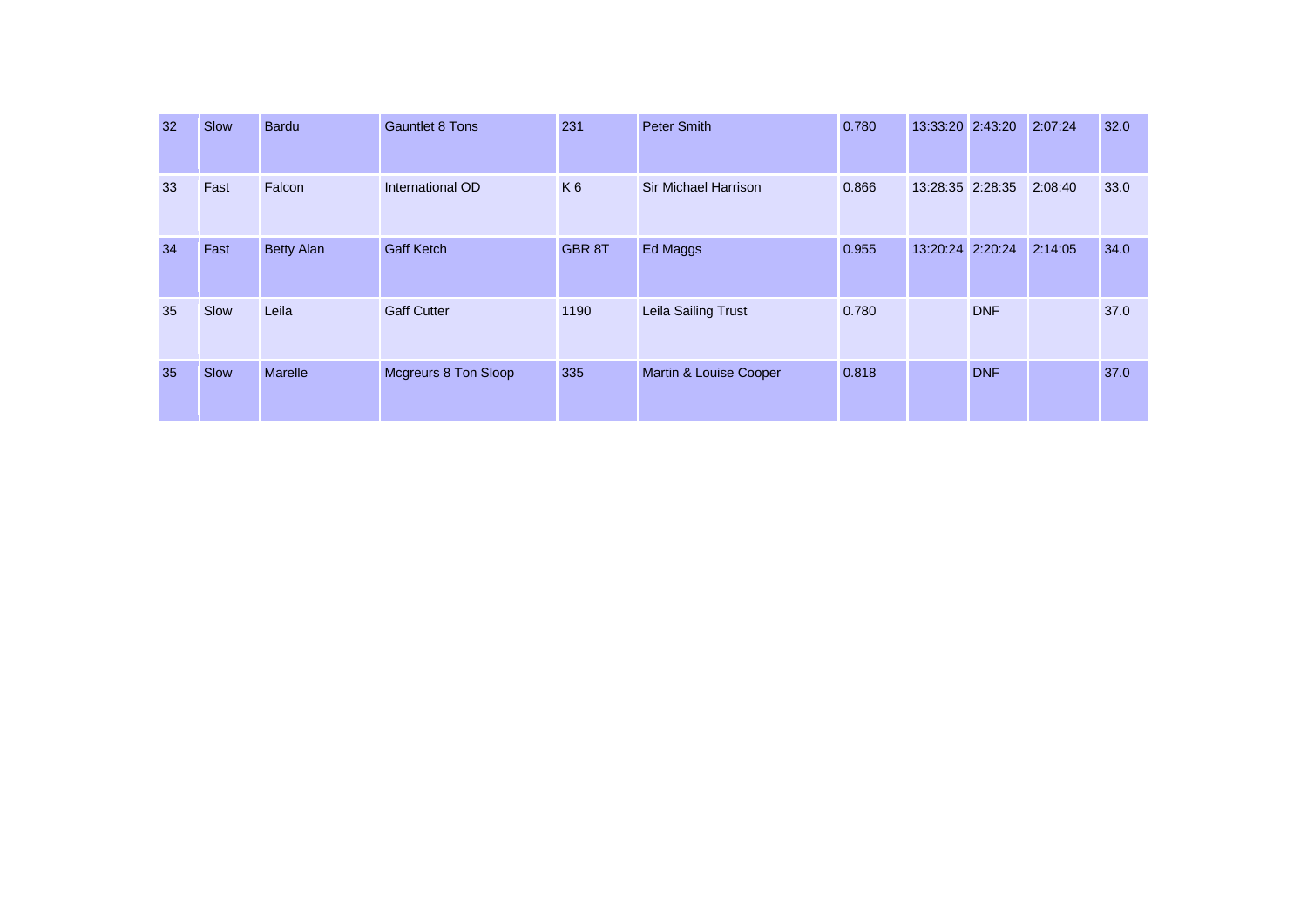### **Race 2 - 11th June 2016**

#### **Start: Start 1, Finishes: Place**

|                         | <b>Rank Division</b> | <b>Boat</b>      | <b>Type</b>              | <b>SailNo</b>    | <b>Sailed By</b>                | Handicap | <b>Finish</b>    | <b>Elapsed Corrected Points</b> |     |
|-------------------------|----------------------|------------------|--------------------------|------------------|---------------------------------|----------|------------------|---------------------------------|-----|
| $\overline{1}$          | Fast                 | Arrow            | <b>West Solent</b>       | W 1              | <b>Phil Plumtree</b>            | 0.865    | 15:46:10 1:36:10 | 1:23:11                         | 1.0 |
| $\overline{2}$          | Fast                 | Whisper          | International One Design | GBR <sub>7</sub> | <b>Mark Wincer</b>              | 0.870    | 15:49:20 1:39:20 | 1:26:25                         | 2.0 |
| 3                       | Stella               | Timoa            | <b>Stella</b>            | 91               | <b>Andrew Gilmour</b>           | 0.772    | 15:42:02 1:52:02 | 1:26:29                         | 3.0 |
| $\overline{\mathbf{4}}$ | <b>Stella</b>        | <b>Stardust</b>  | <b>Stella</b>            | 89               | Phillip Waring & Jeffrey Bowles | 0.772    | 15:42:57 1:52:57 | 1:27:12                         | 4.0 |
| 5                       | Slow                 | Zest             | Tumlare                  | 25               | Jonathan Thompson               | 0.800    | 15:50:20 1:50:20 | 1:28:16                         | 5.0 |
| $6\phantom{1}6$         | <b>Stella</b>        | Lodestar         | <b>Stella</b>            | 64               | Mark Montgomery-Smith           | 0.772    | 15:46:30 1:56:30 | 1:29:56                         | 6.0 |
| $\overline{7}$          | Fast                 | <b>Stiletto</b>  | Holman One Off           | 165Y             | <b>Scot Yeates</b>              | 0.870    | 15:53:38 1:43:38 | 1:30:10                         | 7.0 |
| 8                       | Fast                 | <b>Vivacious</b> | <b>West Solent OD</b>    | <b>W B22</b>     | Ian Murdoch                     | 0.865    | 15:54:37 1:44:37 | 1:30:30                         | 8.0 |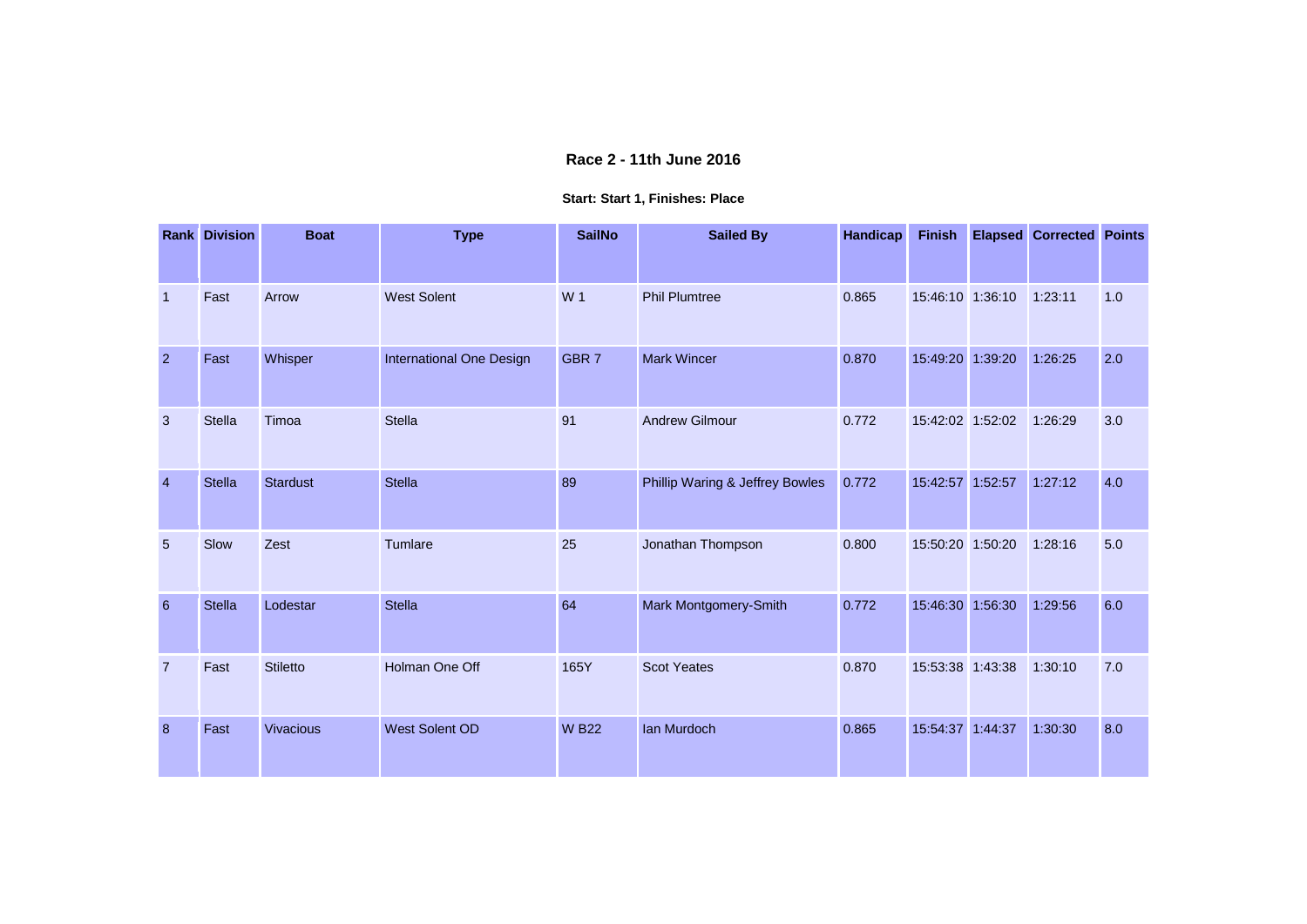| $9\,$ | <b>Stella</b> | Lys of Slaughden      | Stella                     | 96               | John Sparks                         | 0.772 | 15:47:19 1:57:19 | 1:30:34 | 9.0  |
|-------|---------------|-----------------------|----------------------------|------------------|-------------------------------------|-------|------------------|---------|------|
| 10    | Fast          | If                    | Int. 8 Metre               | <b>GBR 27</b>    | <b>Peter Wilson</b>                 | 1.001 | 15:40:38 1:30:38 | 1:30:43 | 10.0 |
| 11    | <b>Stella</b> | L'Etoile              | Stella                     | 109              | Tim Wood                            | 0.772 | 15:50:10 2:00:10 | 1:32:46 | 11.0 |
| 12    | <b>Stella</b> | Persephone            | <b>Stella</b>              | 6                | Roger Reid                          | 0.772 | 15:50:22 2:00:22 | 1:32:55 | 12.0 |
| 13    | Fast          | Flight of Ufford      | Spirit 52                  |                  | GBR 3598R Sean McMillan             | 1.087 | 15:36:08 1:26:08 | 1:33:38 | 13.0 |
| 14    | Fast          | Andraste              | <b>Bjarne Aas One Off</b>  |                  | <b>Nick Dillon</b>                  | 0.860 | 15:59:24 1:49:24 | 1:34:05 | 14.0 |
| 15    | Fast          | St Davids Light       | Illingworth/Primrose Sloop | <b>KB15</b>      | David Orton                         | 0.904 | 15:57:25 1:47:25 | 1:37:06 | 15.0 |
| 16    | Fast          | <b>Golden Fleecce</b> | S & S 41                   | <b>GBR 2000L</b> | <b>Michael Wheeler</b>              | 0.938 | 15:54:48 1:44:48 | 1:38:18 | 16.0 |
| 17    | Slow          | Lynx                  | <b>Half Tonner</b>         | K 5097           | Jane Mardell & Anthony Meehan 0.830 |       | 16:01:13 2:01:13 | 1:40:37 | 17.0 |
| 18    | Slow          | Shaker                | Holman 34 Sloop            | 157              | <b>Richard Shiel</b>                | 0.827 | 16:02:18 2:02:18 | 1:41:09 | 18.0 |
| 19    | Slow          | Alona                 | East Anglian               | 1180Y            | Mark Trebilock                      | 0.785 | 16:08:56 2:08:56 | 1:41:13 | 19.0 |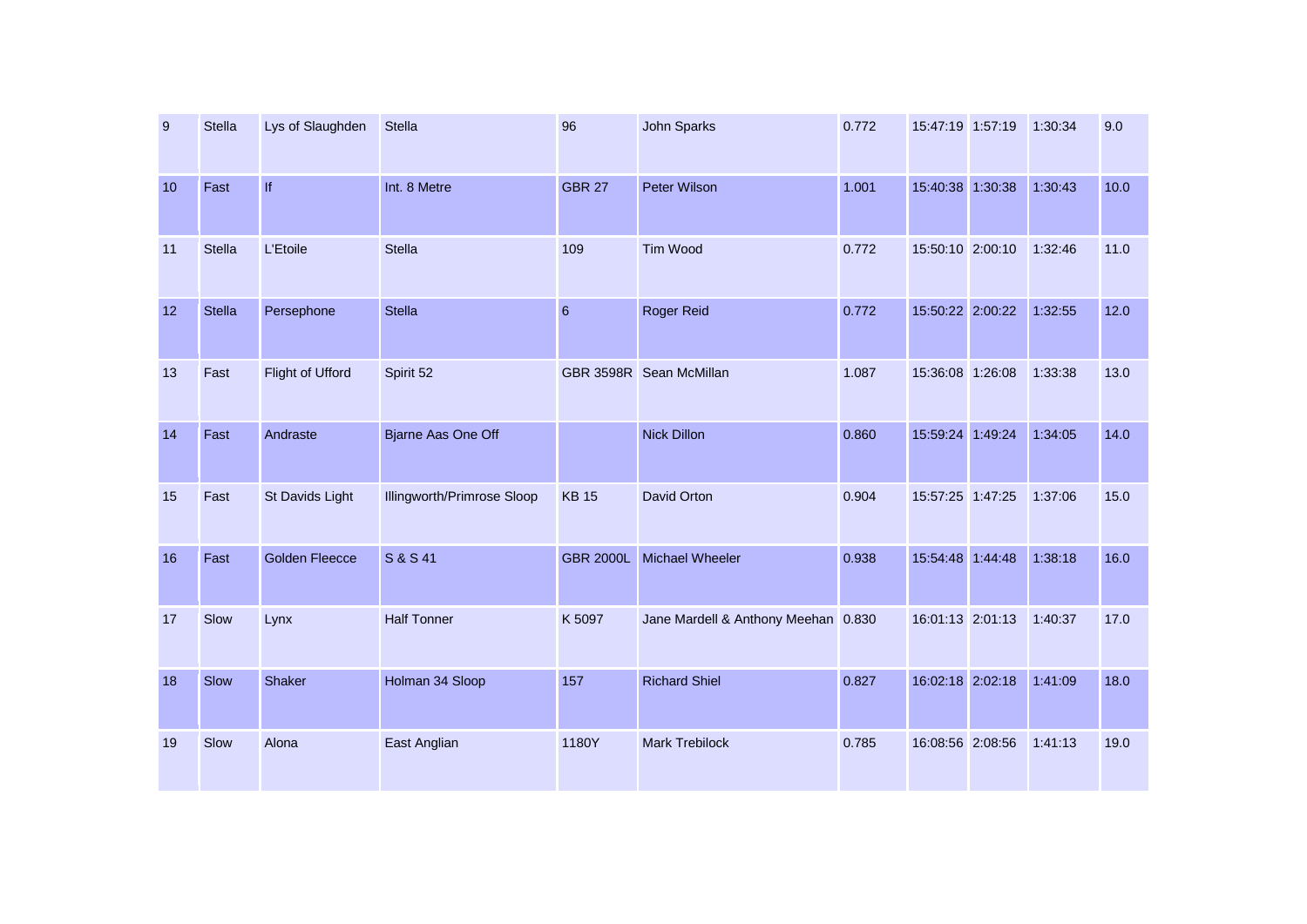| 20 | Fast          | Cereste                  | <b>Robert Clark Sloop</b>             | 523              | Jonathan Dyke              | 0.940 | 15:58:08 1:48:08 | 1:41:39 | 20.0 |
|----|---------------|--------------------------|---------------------------------------|------------------|----------------------------|-------|------------------|---------|------|
| 21 | Slow          | Samurai                  | One Ton Sloop                         |                  | Robert Alexander           | 0.850 | 16:00:25 2:00:25 | 1:42:21 | 21.0 |
| 22 | Fast          | Maida                    | International 6 Metre                 | GBR <sub>1</sub> | Jonathan Brech             | 0.866 | 16:08:26 1:58:26 | 1:42:34 | 22.0 |
| 23 | Slow          | Venya                    | 40 Square Metre Spissgatter NW 3 or 6 |                  | <b>Rufus Gilday</b>        | 0.851 | 16:01:56 2:01:56 | 1:43:46 | 23.0 |
| 24 | Slow          | Callisto                 | Guy Thompson One Off BS               | <b>GBR 183</b>   | Dick Davidson & Andy Hines | 0.809 | 16:11:08 2:11:08 | 1:46:05 | 24.0 |
| 25 | <b>Stella</b> | Leonis of Chatham Stella |                                       | 27               | <b>Rolfe Kentish</b>       | 0.772 | 16:08:51 2:18:51 | 1:47:12 | 25.0 |
| 26 | Fast          | Illiria                  | S & S 40 Foot Sloop                   | 4803             | Andrew Easdown             | 0.918 | 16:09:46 1:59:46 | 1:49:57 | 26.0 |
| 27 | Slow          | Rhumba                   | <b>Holman Sterling</b>                | <b>ST 19</b>     | <b>Clive Church</b>        | 0.797 | 16:22:33 2:22:33 | 1:53:37 | 27.0 |
| 28 | Slow          | <b>Bardu</b>             | <b>Gauntlet 8 Tons</b>                | 231              | <b>Peter Smith</b>         | 0.780 | 16:40:12 2:40:12 | 2:04:57 | 28.0 |
| 29 | Fast          | <b>Betty Alan</b>        | <b>Gaff Ketch</b>                     | GBR 8T           | Ed Maggs                   | 0.955 | 16:29:03 2:19:03 | 2:12:48 | 29.0 |
| 30 | Fast          | Falcon                   | <b>International OD</b>               | K <sub>6</sub>   | Sir Michael Harrison       | 0.866 | 16:44:24 2:34:24 | 2:13:43 | 30.0 |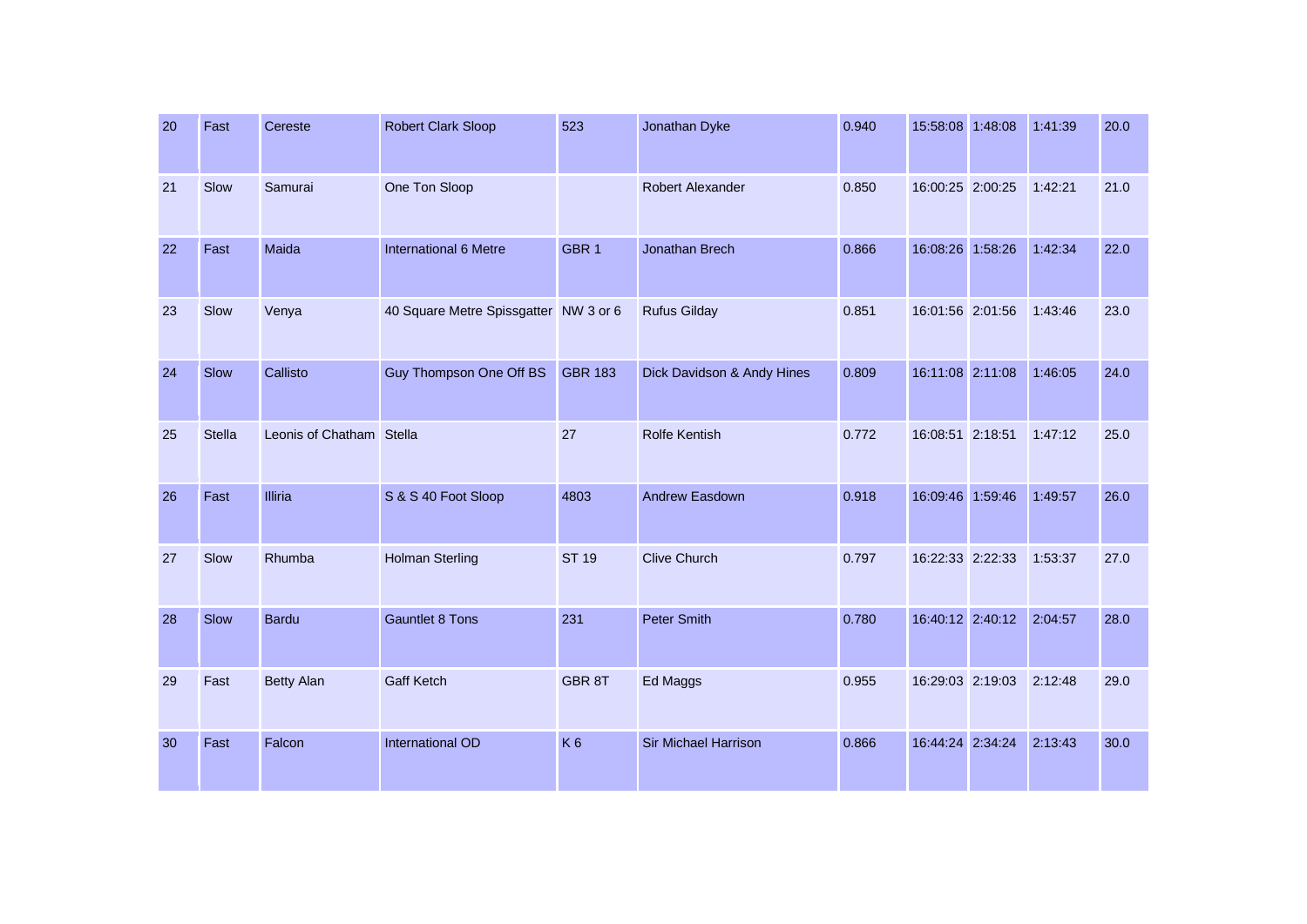| 31 | Slow | <b>Malwen</b> | Solani Sloop           | $\sim$       | Justin Miller        | 0.750 |                  | 17:13:52 3:13:52 2:25:24 |         | 31.0 |
|----|------|---------------|------------------------|--------------|----------------------|-------|------------------|--------------------------|---------|------|
| 32 | Slow | Cantare       | <b>Bermudian Sloop</b> | <b>ST 22</b> | David & Helen Barnes | 0.788 | 17:07:28 3:07:28 |                          | 2:27:43 | 32.0 |
| 33 | Slow | <b>Cirrus</b> | East Anglian Mk 1      | 140Y         | <b>Philip Hurst</b>  | 0.785 |                  | <b>DNF</b>               |         | 35.0 |
| 33 | Slow | Leila         | <b>Gaff Cutter</b>     | 1190         | Leila Sailing Trust  | 0.780 |                  | <b>DNF</b>               |         | 35.0 |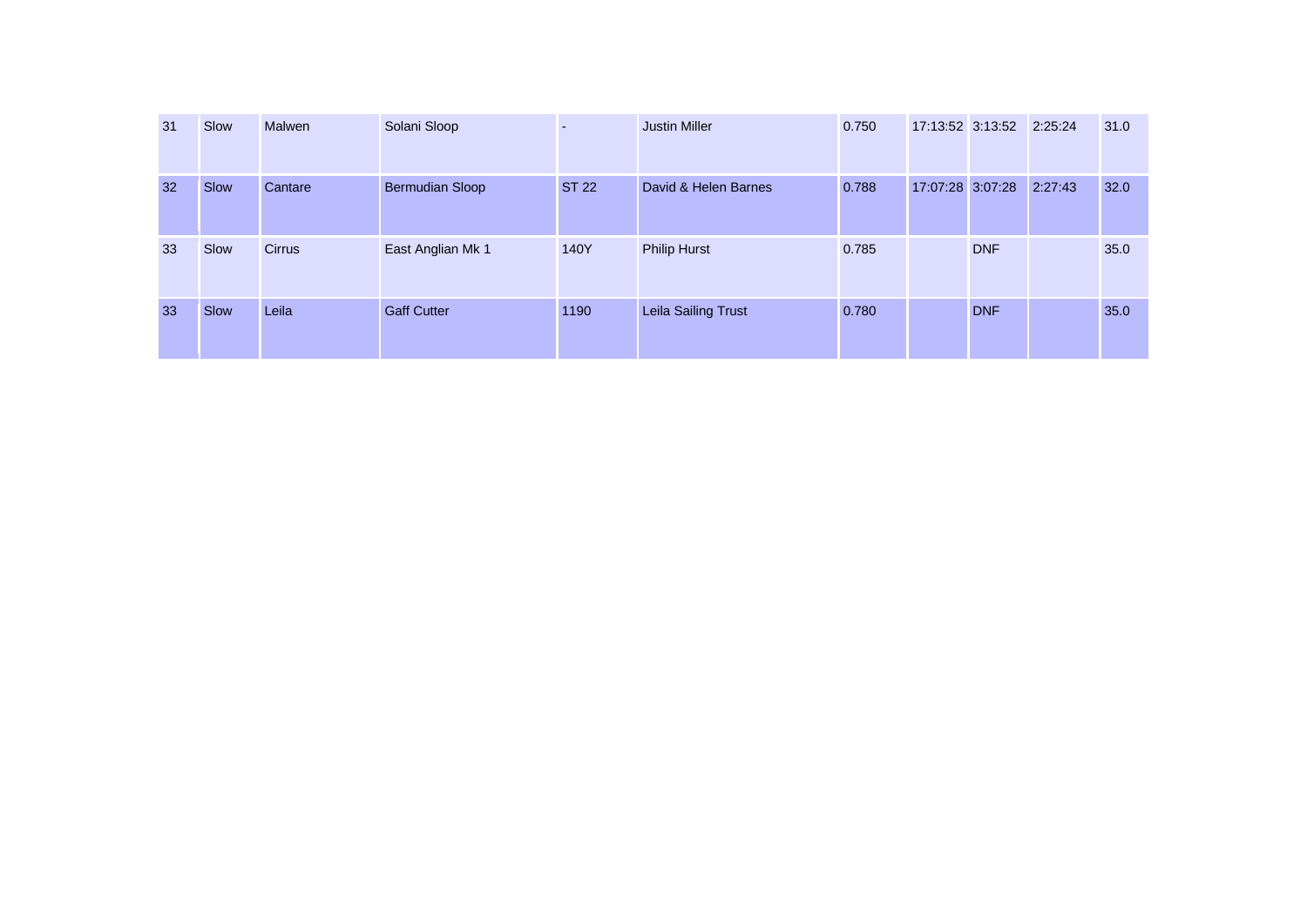### **Race 3 - 12th June 2016**

|  |  |  | Start: Start 1, Finishes: Place |  |
|--|--|--|---------------------------------|--|
|--|--|--|---------------------------------|--|

|                | <b>Rank Division</b> | <b>Boat</b>           | <b>Type</b>              | <b>SailNo</b>    | <b>Sailed By</b>                | Handicap | <b>Finish</b>    | <b>Elapsed Corrected Points</b> |     |
|----------------|----------------------|-----------------------|--------------------------|------------------|---------------------------------|----------|------------------|---------------------------------|-----|
| $\overline{1}$ | Slow                 | Zest                  | Tumlare                  | 25               | Jonathan Thompson               | 0.800    | 13:09:08 2:19:08 | 1:51:18                         | 1.0 |
| $\overline{2}$ | Fast                 | Arrow                 | <b>West Solent</b>       | W <sub>1</sub>   | <b>Phil Plumtree</b>            | 0.865    | 13:10:49 2:10:49 | 1:53:09                         | 2.0 |
| 3              | Fast                 | Whisper               | International One Design | GBR <sub>7</sub> | <b>Mark Wincer</b>              | 0.870    | 13:11:32 2:11:32 | 1:54:26                         | 3.0 |
| $\overline{4}$ | Fast                 | Flight of Ufford      | Spirit 52                | <b>GBR 3598R</b> | Sean McMillan                   | 1.087    | 12:47:11 1:47:11 | 1:56:30                         | 4.0 |
| $\overline{5}$ | Fast                 | <b>Stiletto</b>       | Holman One Off           | 165Y             | <b>Scot Yeates</b>              | 0.870    | 13:14:03 2:14:03 | 1:56:37                         | 5.0 |
| $\,$ 6 $\,$    | <b>Stella</b>        | L'Etoile              | <b>Stella</b>            | 109              | <b>Tim Wood</b>                 | 0.772    | 13:13:15 2:33:15 | 1:58:19                         | 6.0 |
| $\overline{7}$ | <b>Stella</b>        | <b>Stardust</b>       | <b>Stella</b>            | 89               | Phillip Waring & Jeffrey Bowles | 0.772    | 13:13:21 2:33:21 | 1:58:23                         | 7.0 |
| 8              | Fast                 | <b>Golden Fleecce</b> | S & S 41                 | <b>GBR 2000L</b> | <b>Michael Wheeler</b>          | 0.938    | 13:06:54 2:06:54 | 1:59:02                         | 8.0 |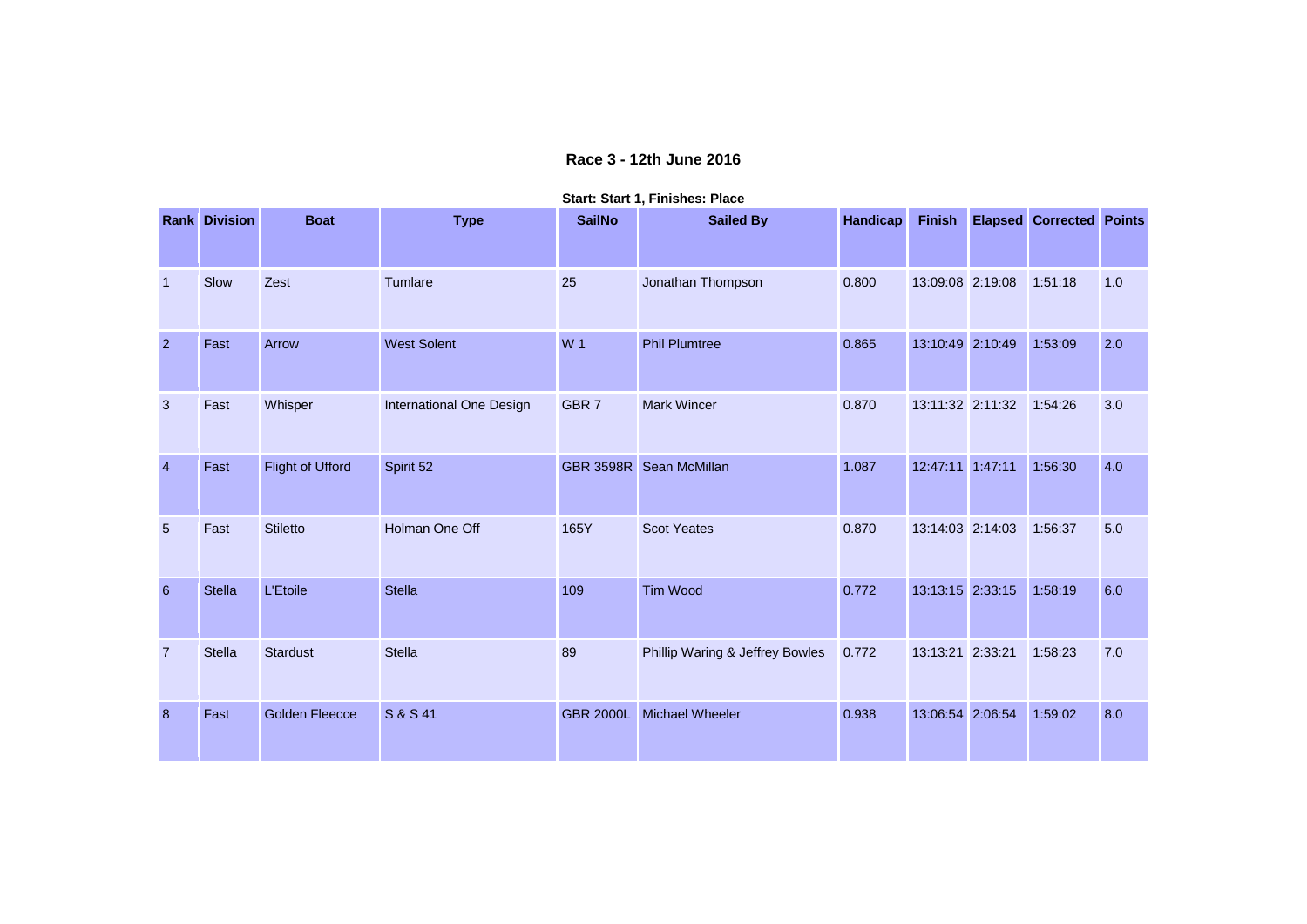| $\boldsymbol{9}$ | Fast          | Andraste         | Bjarne Aas One Off         |                  | Nick Dillon                         | 0.860 | 13:18:59 2:18:59 | 1:59:32 | 9.0  |
|------------------|---------------|------------------|----------------------------|------------------|-------------------------------------|-------|------------------|---------|------|
| 10               | Fast          | If               | Int. 8 Metre               | <b>GBR 27</b>    | <b>Peter Wilson</b>                 | 1.001 | 12:59:33 1:59:33 | 1:59:40 | 10.0 |
| 11               | <b>Stella</b> | Timoa            | Stella                     | 91               | <b>Andrew Gilmour</b>               | 0.772 | 13:15:05 2:35:05 | 1:59:43 | 11.0 |
| 12               | Fast          | <b>Vivacious</b> | West Solent OD             | <b>WB22</b>      | Ian Murdoch                         | 0.865 | 13:18:39 2:18:39 | 1:59:56 | 12.0 |
| 13               | Fast          | Maida            | International 6 Metre      | GBR <sub>1</sub> | Jonathan Brech                      | 0.866 | 13:19:40 2:19:40 | 2:00:57 | 13.0 |
| 14               | <b>Stella</b> | Lodestar         | <b>Stella</b>              | 64               | Mark Montgomery-Smith               | 0.772 | 13:17:52 2:37:52 | 2:01:52 | 14.0 |
| 15               | Slow          | Callisto         | Guy Thompson One Off BS    | <b>GBR 183</b>   | Dick Davidson & Andy Hines          | 0.809 | 13:21:21 2:31:21 | 2:02:27 | 15.0 |
| 16               | Slow          | Lynx             | <b>Half Tonner</b>         | K 5097           | Jane Mardell & Anthony Meehan 0.830 |       | 13:17:55 2:27:55 | 2:02:46 | 16.0 |
| 17               | Fast          | St Davids Light  | Illingworth/Primrose Sloop | <b>KB15</b>      | David Orton                         | 0.904 | 13:15:54 2:15:54 | 2:02:51 | 17.0 |
| 18               | <b>Stella</b> | Lys of Slaughden | Stella                     | 96               | <b>John Sparks</b>                  | 0.772 | 13:19:34 2:39:34 | 2:03:11 | 18.0 |
| 19               | Slow          | Alona            | East Anglian               | 1180Y            | Mark Trebilock                      | 0.785 | 13:29:02 2:39:02 | 2:04:50 | 19.0 |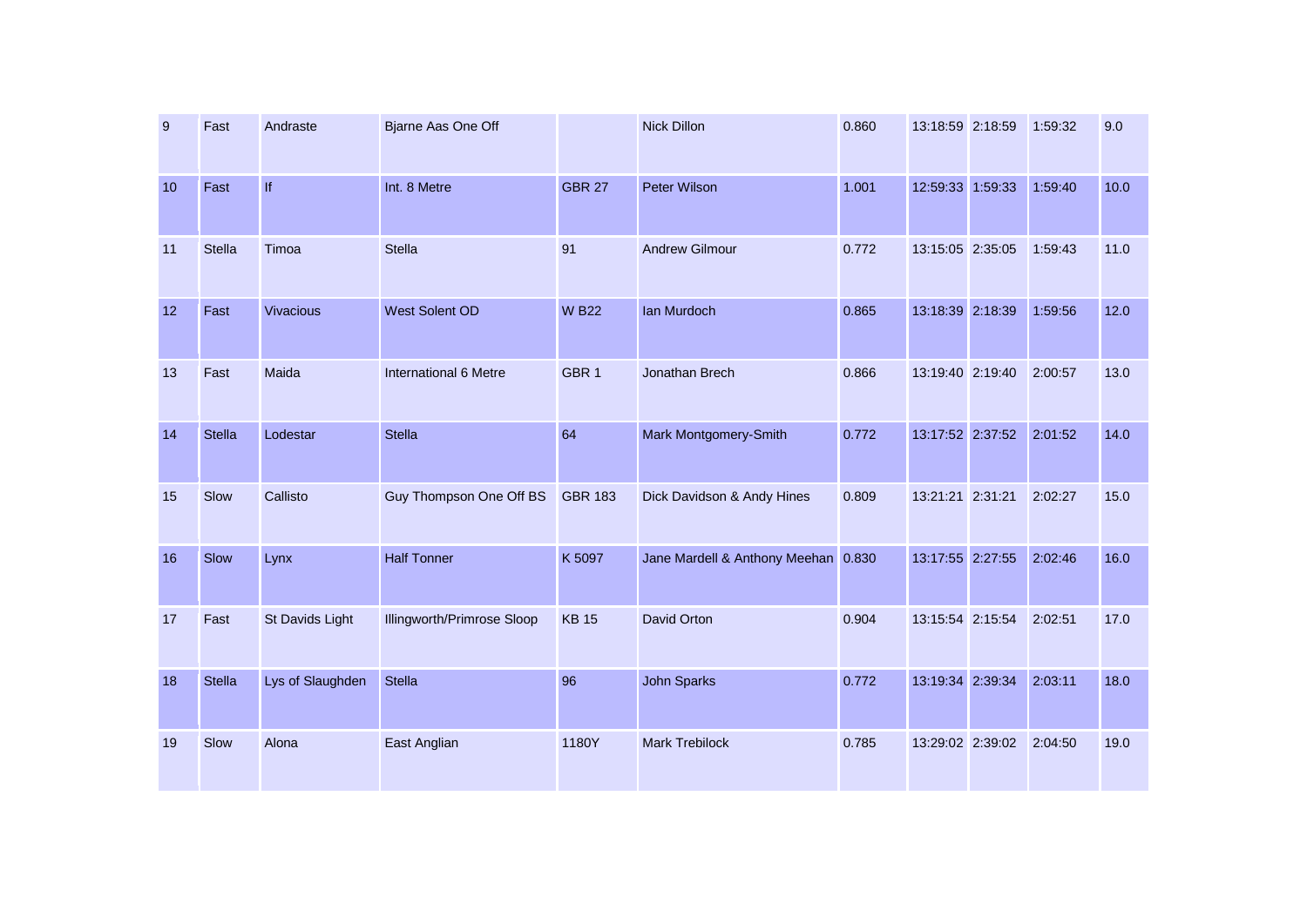| 20 | Slow          | Shaker                   | Holman 34 Sloop                       | 157             | <b>Richard Shiel</b>    | 0.827 | 13:21:12 2:31:12 | 2:05:03 | 20.0 |
|----|---------------|--------------------------|---------------------------------------|-----------------|-------------------------|-------|------------------|---------|------|
| 21 | Fast          | Cereste                  | <b>Robert Clark Sloop</b>             | 523             | Jonathan Dyke           | 0.940 | 13:13:05 2:13:05 | 2:05:06 | 21.0 |
| 22 | Slow          | Samurai                  | One Ton Sloop                         |                 | <b>Robert Alexander</b> | 0.850 | 13:17:47 2:27:47 | 2:05:37 | 22.0 |
| 23 | Stella        | Persephone               | <b>Stella</b>                         | $6\phantom{1}6$ | Roger Reid              | 0.772 | 13:22:47 2:42:47 | 2:05:40 | 23.0 |
| 24 | Slow          | Venya                    | 40 Square Metre Spissgatter NW 3 or 6 |                 | <b>Rufus Gilday</b>     | 0.851 | 13:21:19 2:31:19 | 2:08:46 | 24.0 |
| 25 | Slow          | Malwen                   | Solani Sloop                          |                 | <b>Justin Miller</b>    | 0.750 | 13:43:48 2:53:48 | 2:10:21 | 25.0 |
| 26 | Fast          | <b>Illiria</b>           | S & S 40 Foot Sloop                   | 4803            | <b>Andrew Easdown</b>   | 0.918 | 13:22:52 2:22:52 | 2:11:09 | 26.0 |
| 27 | <b>Stella</b> | Leonis of Chatham Stella |                                       | 27              | <b>Rolfe Kentish</b>    | 0.772 | 13:31:45 2:51:45 | 2:12:35 | 27.0 |
| 28 | Slow          | Rhumba                   | <b>Holman Sterling</b>                | <b>ST 19</b>    | <b>Clive Church</b>     | 0.797 | 13:38:11 2:48:11 | 2:14:03 | 28.0 |
| 29 | Fast          | <b>Betty Alan</b>        | <b>Gaff Ketch</b>                     | GBR 8T          | Ed Maggs                | 0.955 | 13:29:46 2:29:46 | 2:23:02 | 29.0 |
| 30 | Slow          | <b>Grey Seal</b>         | Gauntlet 12 Tonner                    | 234             | Paul Nye                | 0.855 | 13:48:06 2:58:06 | 2:32:17 | 30.0 |